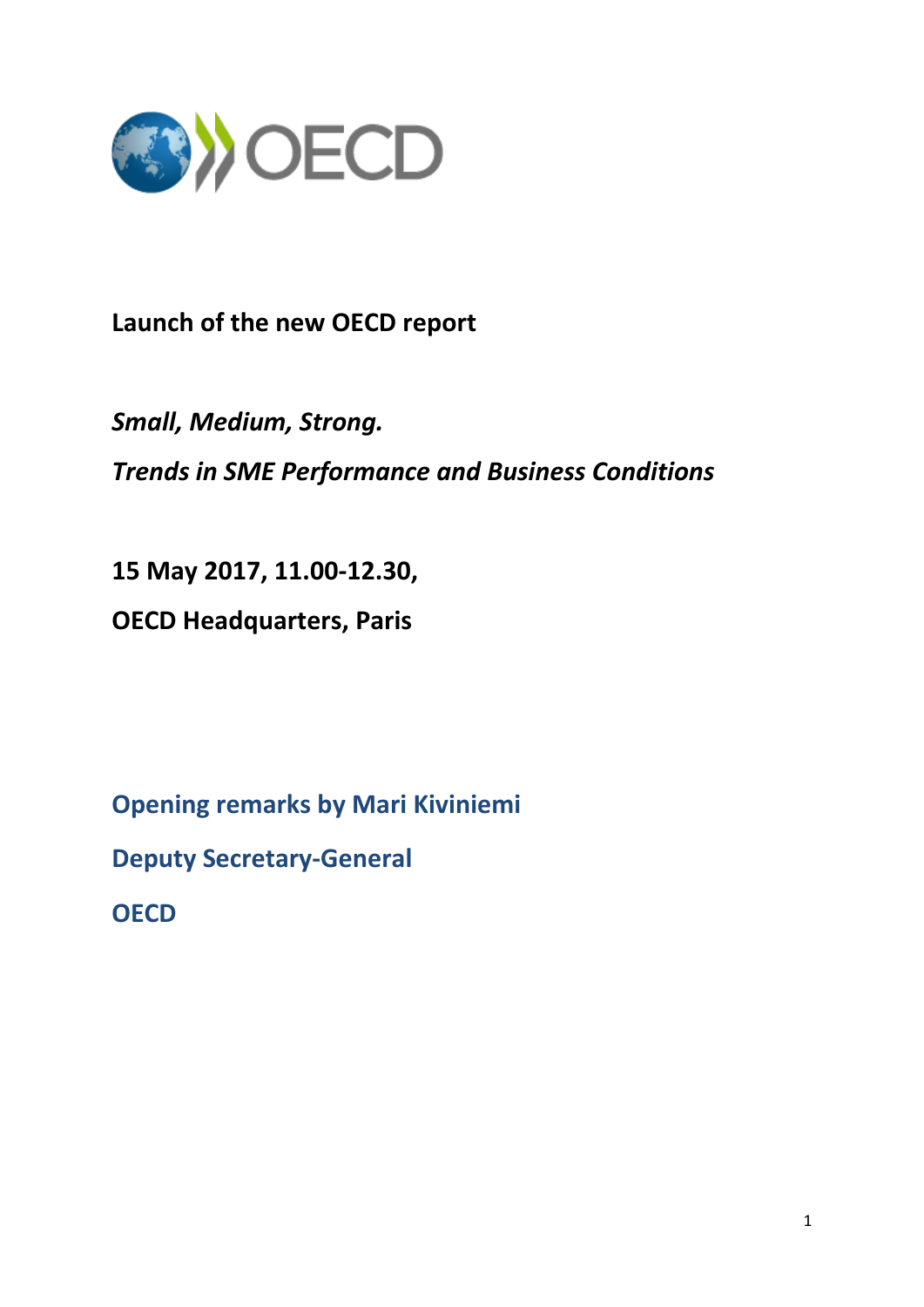- Your excellencies, Colleagues, Ladies and Gentlemen.
- I have the pleasure to welcome you to the launch of a new OECD report, "*Small, Medium, Strong. Trends in SME Performance and Business Conditions".*
- This publication documents the multiple contributions of small and medium-sized enterprises (SMEs) to the economy across OECD countries. It responds to the growing demand by governments for tools to monitor and benchmark how well the SME business environment is creating the appropriate conditions for these firms to flourish and grow.
- The report is extremely timely. In many OECD countries, governments are facing the challenges of low growth, weak trade and investment, and rising, or persistently high inequality.
- Concerns about the uneven distribution of benefits from globalisation and disruptive technological changes are fuelling backlashes and populism. At the level of businesses, many of the recent trends and perceptions centre around the concentration of benefits in a small number of very large, multinational firms, with smaller firms being at disadvantage.
- SMEs have an important role to play for boosting growth and achieving more inclusive globalisation. SMEs are the backbone of all our economies, representing a key source of employment and value added across OECD countries. They are a driving force of innovation, knowledge diffusion and social inclusion.
- However, SMEs face specific challenges in participating in and reaping the benefits of a globalised and digital economy. Their contributions depend to a great degree on conducive framework conditions, and on access to strategic resources, such as skills, knowledge networks, and finance.